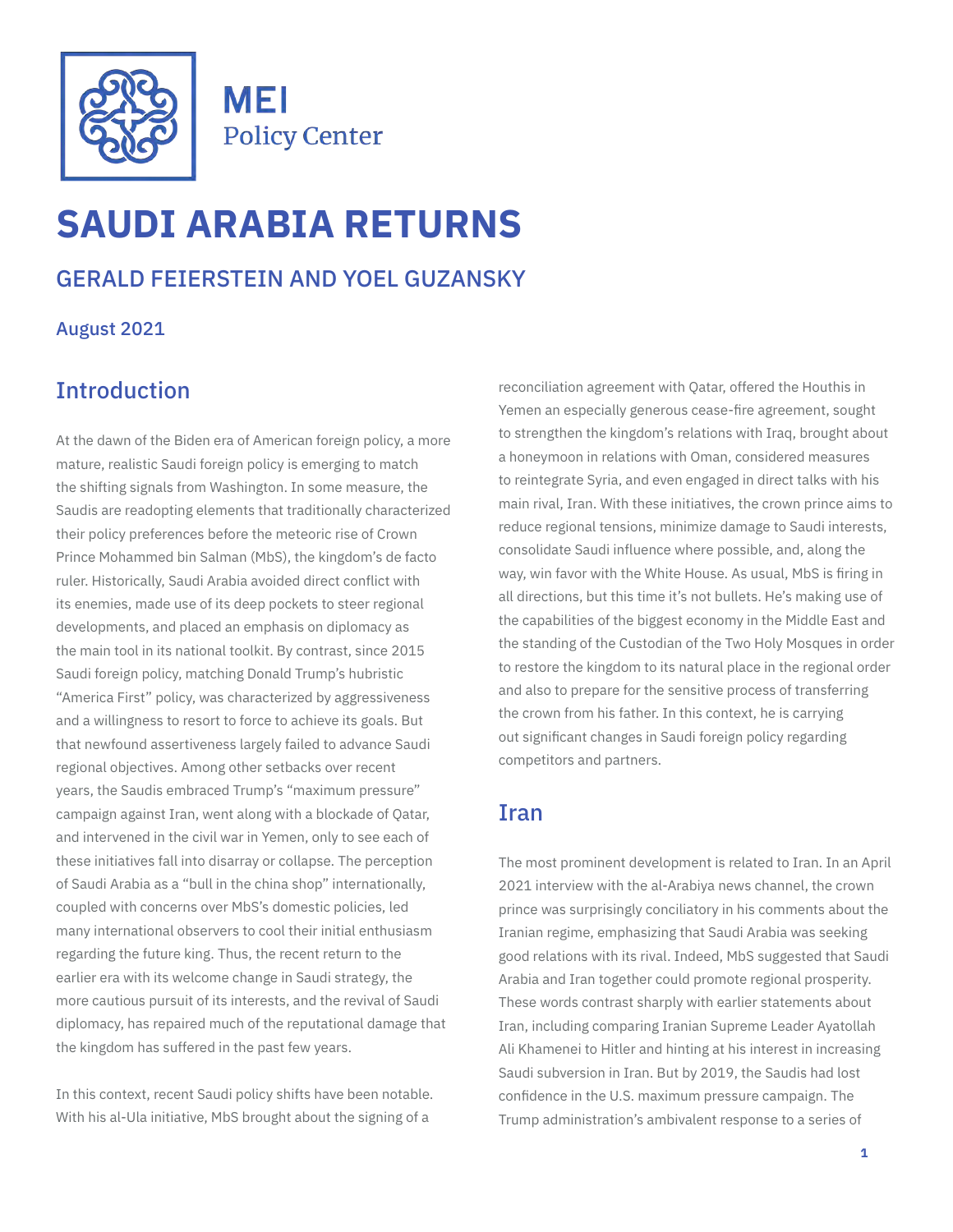Iranian aggressive moves, especially the drone and missile attack on Saudi oil facilities at Abqaiq, convinced Riyadh that U.S. commitments to protect Saudi security were unreliable. Seeking to lower regional tensions appeared to be the natural response as the UAE had already concluded.

Thus, the crown prince's April interview came in response to reports that Riyadh and Tehran were engaged in Iraqisponsored talks, the first reported meetings between the two countries since diplomatic relations were cut off in 2016. The Saudis remain cautious about the prospects for successful engagement with Iran. They note that the Iranians would like to restore diplomatic relations between the two countries in order to project an aura of normalcy, but remain unwilling to address Saudi concerns. The Saudis also note that the Iranians are seeking to exclude regional parties from participating in the nuclear talks while also preventing international partners from joining talks on regional issues. For their part, the Saudis have been clear that they support the nuclear talks, provided that other troubling issues will be discussed in subsequent negotiations, including Iran's arsenal of surface-to-surface missiles, cruise missiles, and unmanned aerial vehicles, as well as the activity of its proxies in the region.

Regardless of the fate of this round of talks, there is substantial negative baggage on both sides and the basic reasons for their mutual hostility have not disappeared, even if changing circumstances in the region are spurring both sides to reposition themselves and to ease, at least partially, the tension between them. The source of the antagonism, which is a prominent element of the regional architecture, is geopolitical disputes, and it involves ideological aspects. The competition over regional influence is expressed mainly in a struggle in various arenas, by means of allies and proxies.

#### Yemen

The kingdom's top priority since at least 2016 is to end the conflict in Yemen, which is inflicting a significant human and financial toll as well as constituting a direct threat to Saudi security and stability. Although the Saudis pushed back against the characterization of their intervention that was commonly held in the U.S. and the West, including by the incoming Biden administration, they nevertheless quickly followed President Joe Biden's strategic shift on Yemen with their own matching offer to the Houthis for a cease-fire. But the Saudis believe

that the Houthis misinterpreted Biden's intentions and were encouraged by his decision to reverse their designation as a Foreign Terrorist Organization. Thus, they responded to the new diplomatic push with increased aggression within Yemen as well as across the border into Saudi Arabia. Despite the Saudi cease-fire offer, which paralleled the U.N. special envoy's efforts, the Houthis have refused to engage. The Saudis believe that the Houthis' willingness to negotiate an end to the civil conflict is linked to the fate of the P5+1 talks in Vienna. They therefore see no option except to continue support for the Yemeni forces fighting in Yemen — some 90% of their air operations are close air support to the Yemeni military in Marib — fearing that the fall of Marib would open the door for Houthi successes in Shabwa and farther east in Hadramawt, making a negotiated end to the conflict increasingly problematic, if not impossible. Re-establishing the balance of forces on the ground is a necessary prelude, in the Saudi view, to a return to the negotiating table.

# Israel, Palestine, and the Abraham Accords

In the social and political realms, attitudes toward Israel and Palestine have shifted markedly in recent years. Saudis, particularly the younger generation, often express greater openness toward Israel and an acceptance of Israel's presence in the region. This change in attitude was exemplified by the great interest shown in Saudi Arabia in an Olympics judo match that went ahead between a Saudi athlete and her Israeli competitor, in contrast to an Algerian athlete who forfeited her match rather than enter the ring with the Israeli.

Conversely, while popular support and sympathy for the Palestinian people remains high among Saudis, there is frustration with the failures of the Palestinian Authority (PA) to provide responsive leadership. In particular, Saudi officials complain about endemic corruption within the PA and the weakness of Mahmoud Abbas.

Despite this shift in popular sentiment, however, it remains probable that the Saudis will not follow the Emirati and Bahraini lead in normalizing their official relations with Israel. For the Saudis, leadership of the larger Islamic world and sensitivity to their role as the keeper of the Islamic holy places, which could be jeopardized if recognition of Israel is rejected by Muslims around the world, remains their highest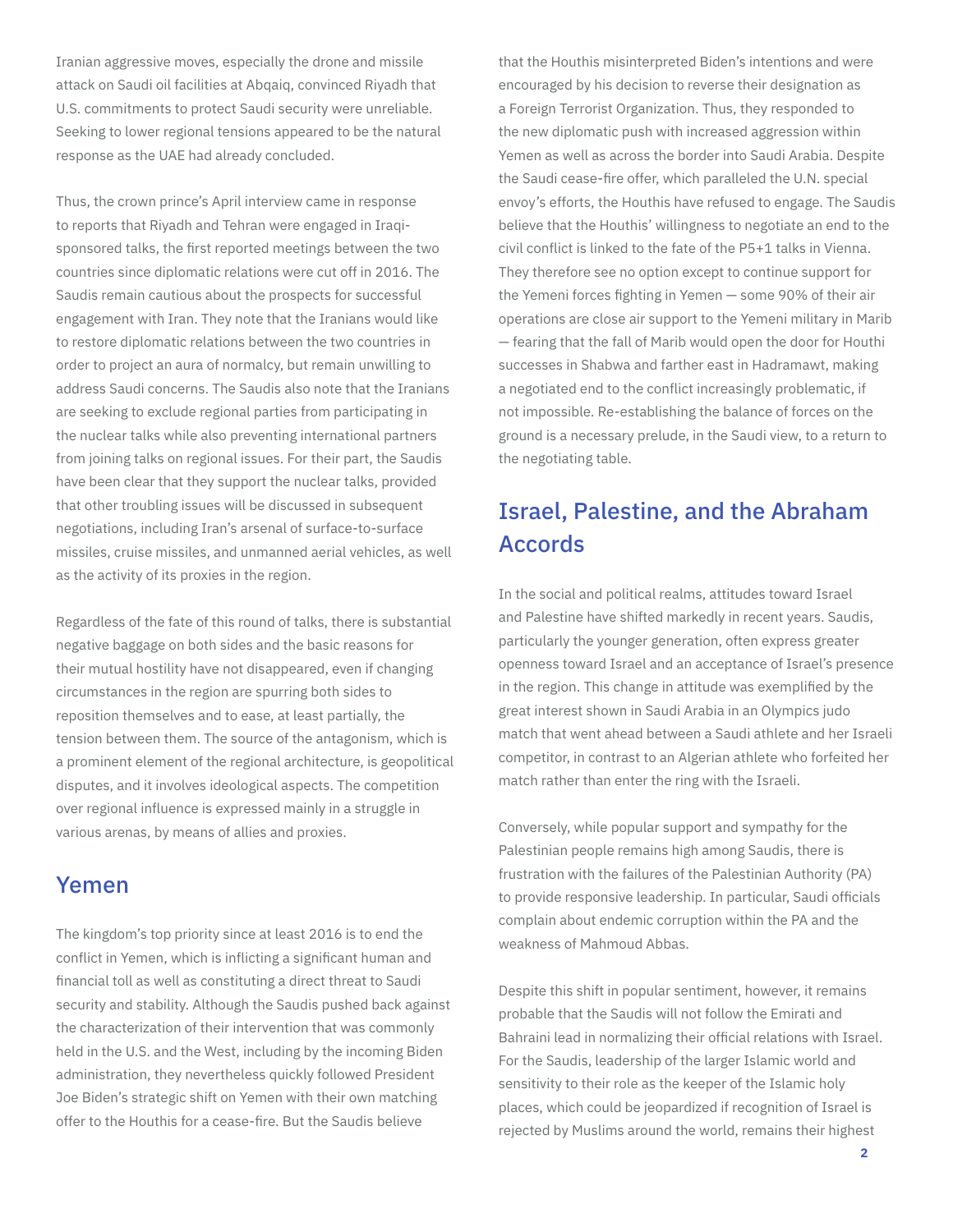

Photo above: Crown Prince of Saudi Arabia Mohammed bin Salman gives an interview to the official TV channel in Riyadh, Saudi Arabia on April 28, 2021. Photo by Saudi Royal Council/Anadolu Agency via Getty Images.

foreign policy priority. The official Saudi position remains the Arab Peace Initiative first proposed by the late King Abdullah in 2002, which predicates full diplomatic relations on the resolution of the Israeli-Palestinian conflict and the establishment of an independent Palestinian state with East Jerusalem as its capital. Nevertheless, quiet contacts between Israel and Saudi Arabia, especially in the defense and security realm, continue and there is potential for additional, under-theradar, improvements in relations.

## Syria

The Saudis are similarly rethinking their policy toward the Assad regime in Syria. So far the kingdom has hesitated to normalize its relations with the Assad regime, with improvement conditional on advancing the political solution in the country based on U.N. Security Council Resolution 2254. Specifically, in return for normalization, the Saudis are insistent that Assad must remove the Iranians from key strategic points, including airports and ports, and declare a general amnesty, allowing people to return to their homes in safety. Should it come to pass, the renewal of relations with the Assad regime should help Arab states acquire influence over the Syrian regime and the direction of its policy and thus to balance the

power of Iran in Syria and to at least somewhat reduce its influence in the country.

Beyond this, Bashar al-Assad is working vigorously to return Syria to the Arab League and to strengthen its standing in the Arab world and is thus in need of Arab legitimacy for his rule. The Saudis may be more amenable to supporting Assad in accomplishing that limited objective.

## Relations with the GCC Partners

The Arab boycott of Qatar began shortly after a visit by former President Trump to Saudi Arabia in May 2017, in which he expressed sympathy for the claims raised by the leaders of the "Arab Quartet" (Saudi Arabia, the UAE, Bahrain, and Egypt) against Qatar. In response to the boycott action, the rift strengthened Doha's relations with Ankara, which even established a military base in the emirate. Closure of the Turkish base was one of the 13 demands presented to Qatar as conditions for removing the boycott. Additional demands included ending the incitement against them on the Al-Jazeera network and cutting off ties with Iran and the Muslim Brotherhood. The different agenda of President Biden and the understanding, especially in Riyadh, that continuing the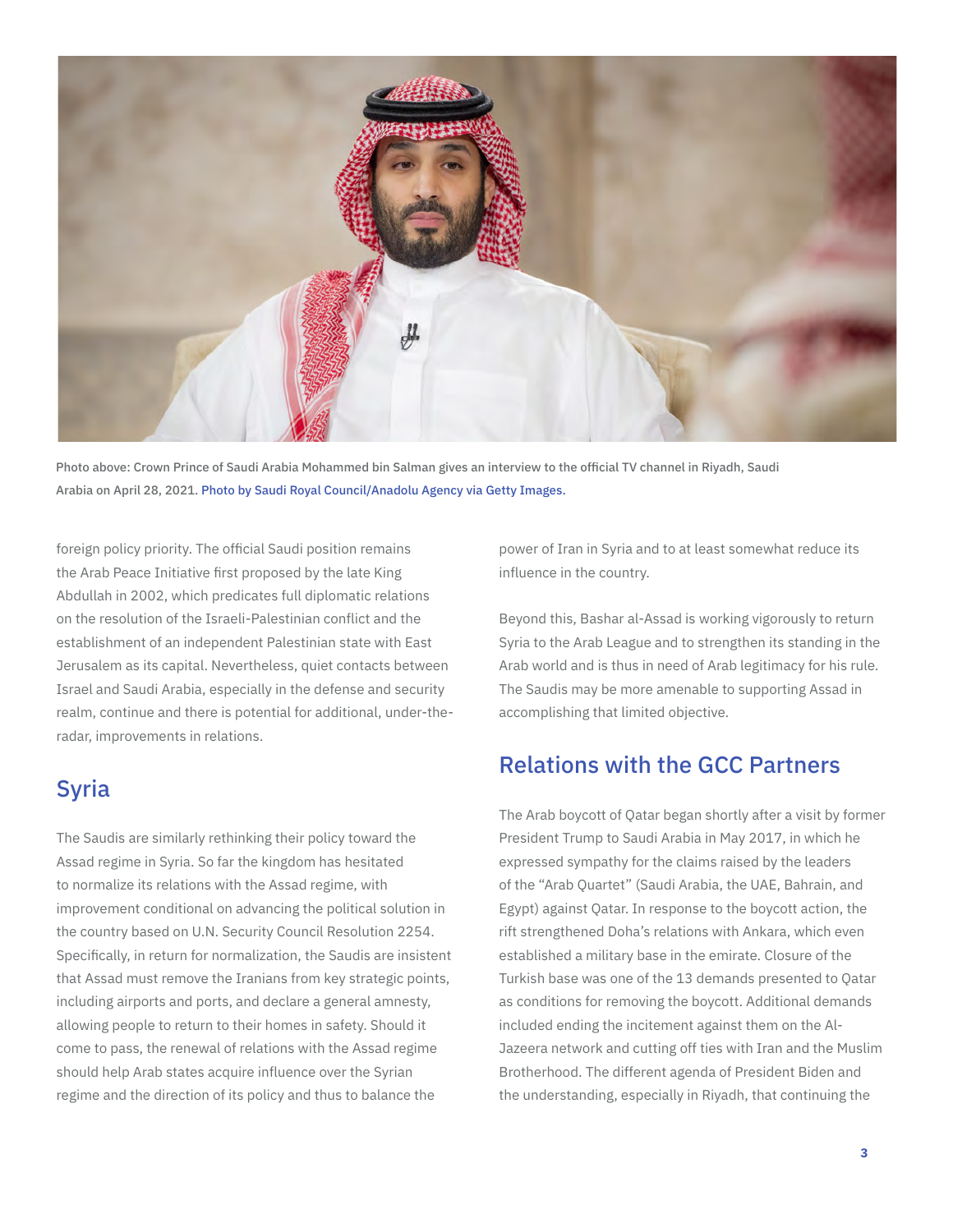

Photo above: Saudi Foreign Minister Faisal bin Farhan al-Saud (R) and Secretary-General of the GCC Nayef bin Falah Al-Hajraf, hold a press conference at the end of the GCC's 41st summit, in the city of al-Ula in northwestern Saudi Arabia on January 5, 2021. Photo by FAYEZ NURELDINE/ AFP via Getty Images.

boycott of Qatar involved more disadvantages than advantages, led Saudi Arabia to bring about reconciliation between the central players in the Arab world and end the blockade of Qatar in January 2021, despite the lack of clarity regarding fulfilling the demands presented to it. In fact, the Saudis are pleased not only that they took the lead in forging the al-Ula agreement that brought a formal end to the boycott but also that they have been in the lead on implementing the agreement and normalizing their relations with Doha.

In opposition to its reconciliation with Qatar, Saudi Arabia appears to be embarked on a friendly, primarily economic competition with the UAE. In that regard, disagreements between Saudi Arabia and the UAE, two countries regarded as allies cooperating in a number of theaters on various matters over the past decade, have escalated recently. Most notably, the two partners fenced over a disagreement within OPEC+ on planned oil production increases. But the Saudis are also applying their economic muscle to challenge broader Emirati financial interests. A demand that international

corporations doing business in Saudi Arabia establish their regional headquarters in the kingdom is squarely aimed at overtaking Dubai's dominance as the region's financial capital. Development of the NEOM megaproject in northwest Saudi Arabia, dubbed "Dubai on the Red Sea," will mirror Dubai's mix of a sophisticated business and legal infrastructure coupled with more relaxed social standards to advance Saudi competitiveness in the strategic Red Sea arena.

Riyadh and Abu Dhabi have tried to project that nothing is amiss in their bilateral relations. Indeed, it is natural for allies to have different emphases and constraints, such as Saudi Arabia's greater sensitivity to normalization with Israel. The current multiplicity of disputes, however, indicates an effort by the two countries to reshape the relations between them. In many spheres, the UAE has regarded itself as an equal, even superior, to its larger neighbor — an attitude that Saudi Arabia finds extremely irritating. It is important to Saudi Arabia to re-establish what it regards as its superior status over the UAE, which has raised its regional and international standing